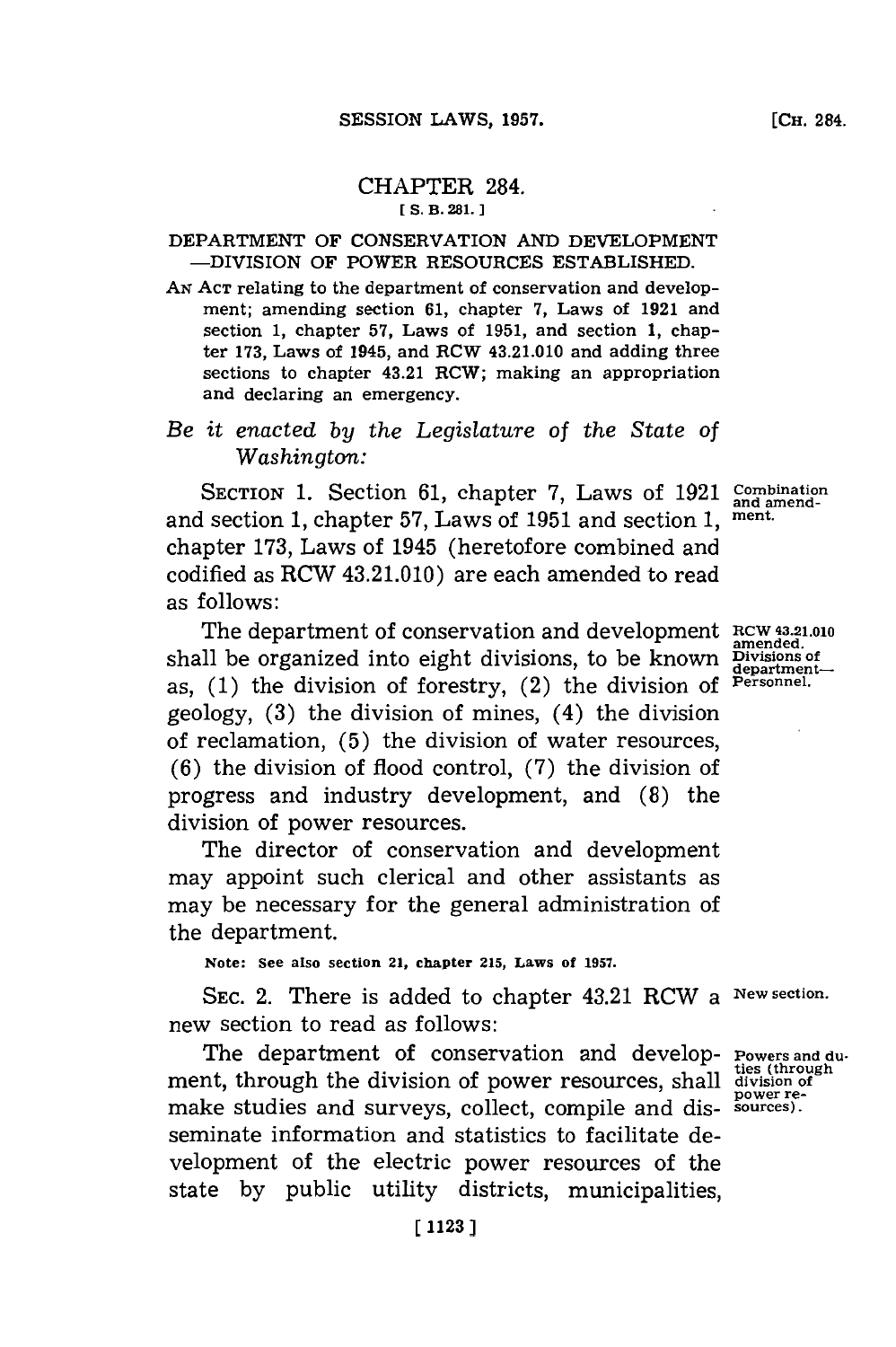#### **CH.** 284.]

**Department of** electric cooperatives, joint operating agencies and and develop-<br>and develop-<br> $\frac{1}{2}$  multiply attility companies. The director of conservation and develop-<br>ment.<br>Powers and du<sub>ttin</sub> and development means exists the director of conserva-<br>powers and du<sub>ttin</sub> and development means exists the director of Powers and du<sub>rsel</sub> tion and development may cause studies to be made division of division of<br>power re-<br>sources). <br>plants using any available fuel and their integration with hydro-electric facilities. He may cause designs for any such plant to be prepared. He shall employ such engineers and other experts and assistants as may be necessary to carry on the work of the division of power resources. **All** reports, surveys, books,' records and papers heretofore in possession or control of the Washington state power commission shall hereafter be in the custody of the division of power resources. **,All** studies, surveys, information and statistics assembled **by** the division, including those formerly in possession or control of the Washington state power commission, shall be available to the public for reference.

**New section. SEC. 3.** There is added to chapter 43.21 RCW a new section to read as follows:

Aid in devel-<br> **Aid in development**<br> **Aid in development**<br> **Aid in development**<br> **Aid in development**<br> **Aid in development**<br> **Aid in development**<br> **Aid and assist the public** will it is the may represent the state and aid and assist the public operation with<br>operation with<br>other agencies. utilities therein to the end that its resources shall **other agencies.** utilities therein to the end that its resources shall be properly developed in the public interest insofar as they affect electric power and to this end he shall cooperate and may negotiate with Canada, the United States, the states thereof and their agencies to develop and integrate the resources of the region.

**New section. SEC.** 4. There is added to chapter 43.21 RCW a new section to read as follows:

Power **There shall be a power advisory committee con-**<br>advisory **committee.** sisting of five members appointed **by** the governor Appointment to serve at his pleasure. Such members shall be  $\frac{\text{L}_{\text{D}}}{\text{Comperation}}$  representative of the nower industry from different **Compensation.** representative of the power industry from different geographical areas of the state. They shall consult with and advise the director of conservation and development on matters pertaining to the division of power resources. They shall receive the same com